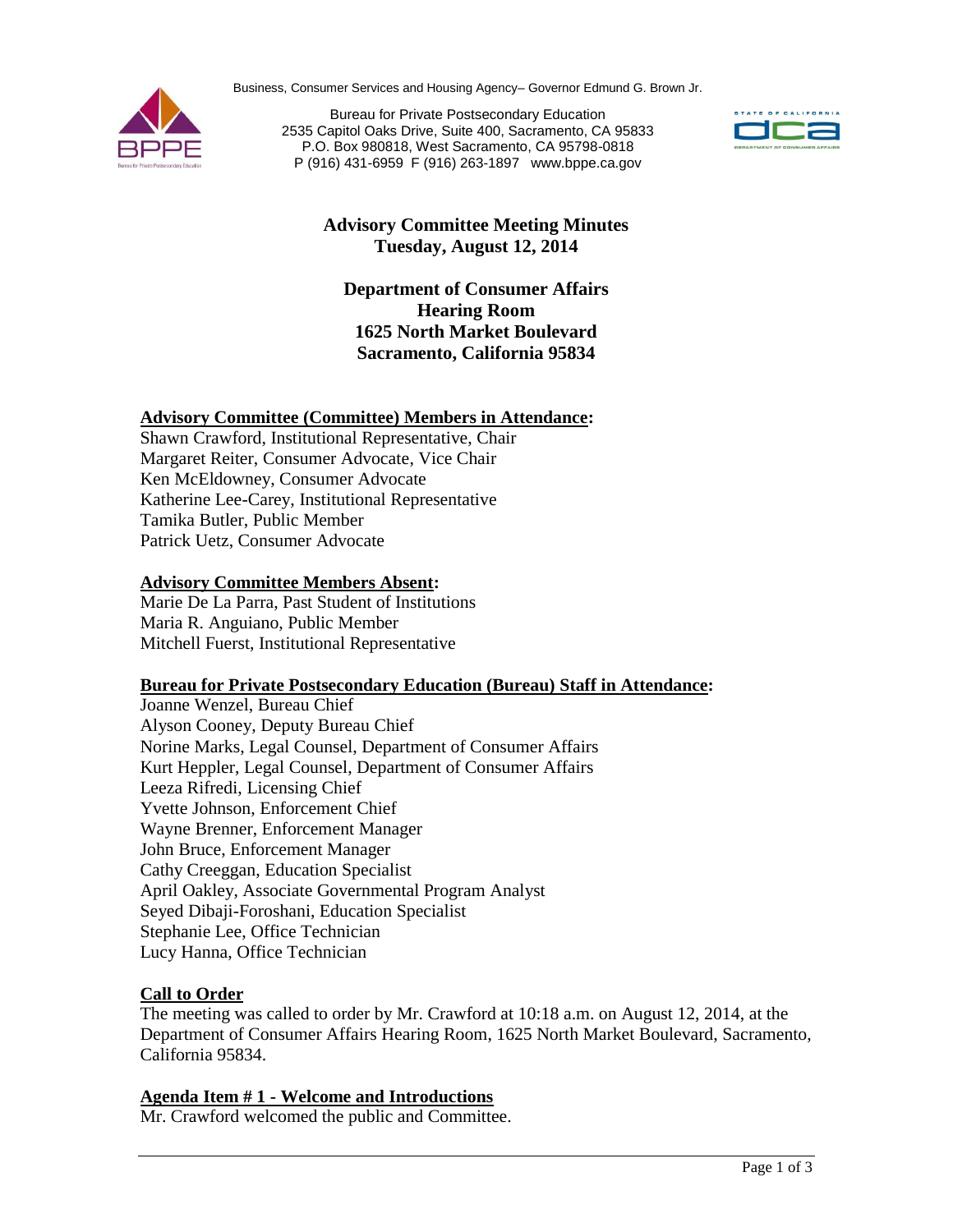The Advisory Committee members introduced themselves.

- **(a) Approval of Minutes from December 16, 2013 Meeting**: Minutes were approved as presented.
- **(b) Dates for Future Meetings**: Ms. Wenzel suggested holding quarterly meetings in February, May, August and November.

#### **Agenda Item #2 – Remarks by Awet Kidane, Director, Department of Consumer Affairs**

Mr. Kidane extended his welcome and congratulations to the Committee, and expressed support for holding quarterly meetings in the future.

Ms. Reiter asked Mr. Kidane about whether the Department of Consumer Affairs had any concerns about switching from a bureau to a board structure or any input on the positive features of a board. She also asked about the whether the Department of Consumer Affairs considered changing the structure of the Bureau to a single, independent council/body. Mr. Kidane said that boards are great in regulating industries and setting policies. He added that he didn't believe the current structure of the Bureau would prevent it from overcoming its challenges. Ms. Butler asked Mr. Kidane about Committee vacancies. Mr. Kidane suggested that student representative recommendations be forwarded to Christine Lally, Deputy Director of Board and Bureau Relations.

#### **Agenda Item #3 – Discussion of Potential Revisions to section 70000 of title 5 of the California Code of Regulations Relating to English Language Schools**

- **(a)** Brooks Ellison and Pat Whalen, Legal Counsel, on behalf of 11 English language entities, stated several reasons why English language schools do not fall within the scope of the general description of private postsecondary schools, and therefore should be considered exempt from the regulations of the Bureau. Mr. Ellison and Mr. Whalen also presented a proposed checklist of 12 criteria for assessing if an English language school should be exempt.
- **(b)** Ed Howard, Legal Counsel representing the University of San Diego School of Law's Center for Public Interest Law, expressed concerns about the structure of the Bureau and agreed that exemption requirements need to be revisited.
- **(c)** Mr. Brenner presented a number of common violations that have been committed by English language schools.

# **Agenda Item #4 – Review of the new Advisory Committee Handbook**

Mr. Heppler presented a draft version of the new Advisory Committee Handbook being considered.

# **Agenda Item #5 – Bureau Operation Update**

**(a) CPS HR Consultants (CPS) Review**

Ms. Cooney discussed CPS evaluation and update of Bureau procedures and processes; Ms. Cooney mentioned that the Student Tuition Recovery Fund (STRF) currently has no backlog of unprocessed claims, and that the STRF balance was approximately \$27.7 million. She added that, year-to-date, the Bureau had paid 178 STRF claims totaling \$946,000.